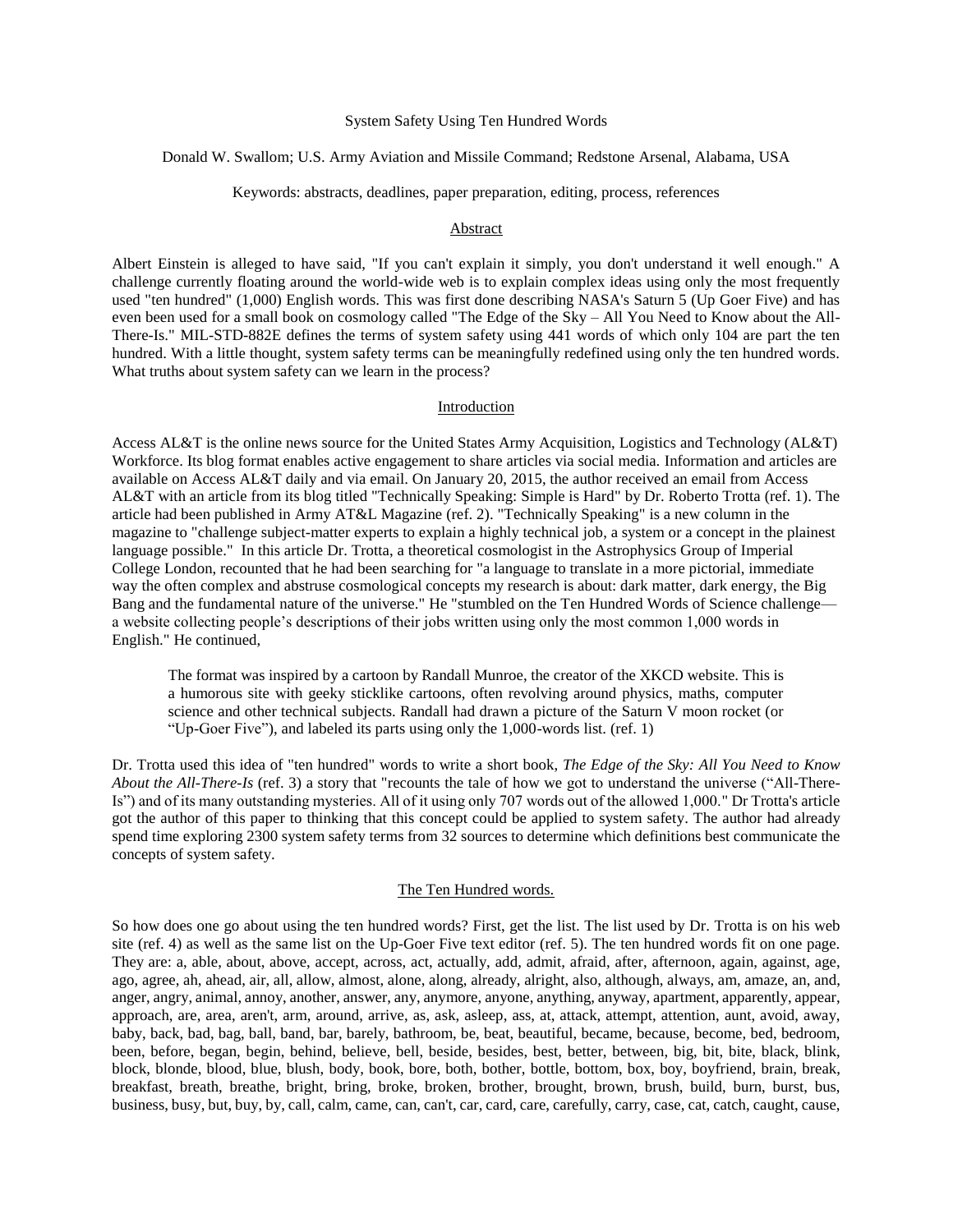cell, chair, chance, change, chase, check, cheek, chest, child, children, chuckle, city, class, clean, clear, climb, close, clothes, coffee, cold, college, color, come, comment, complete, completely, computer, concern, confuse, consider, continue, control, conversation, cool, corner, couch, could, couldn't, counter, couple, course, cover, crack, crazy, cross, crowd, cry, cup, cut, cute, dad, damn, dance, dark, date, daughter, day, dead, deal, dear, death, decide, deep, definitely, desk, did, didn't, die, different, dinner, direction, disappear, do, doctor, does, doesn't, dog, don't, done, door, doubt, down, drag, draw, dream, dress, drink, drive, drop, drove, dry, during, each, ear, early, easily, easy, eat, edge, either, else, empty, end, enjoy, enough, enter, entire, escape, especially, even, evening, eventually, ever, every, everyone, everything, exactly, except, excite, exclaim, excuse, expect, explain, expression, eye, eyebrow, face, fact, fall, family, far, fast, father, fault, favorite, fear, feel, feet, fell, felt, few, field, fight, figure, fill, finally, find, fine, finger, finish, fire, first, fit, five, fix, flash, flip, floor, fly, focus, follow, food, foot, for, force, forget, form, forward, found, four, free, friend, from, front, frown, fudge, full, fun, funny, further, game, gasp, gave, gaze, gently, get, giggle, girl, girlfriend, give, given, glad, glance, glare, glass, go, God, gone, gonna, good, got, gotten, grab, great, green, greet, grey, grin, grip, groan, ground, group, grow, guard, guess, gun, guy, had, hadn't, hair, half, hall, hallway, hand, handle, hang, happen, happy, hard, has, hate, have, haven't, he, he'd, he's, head, hear, heard, heart, heavy, held, hell, hello, help, her, here, herself, hey, hi, hide, high, him, himself, his, hit, hold, home, hope, horse, hospital, hot, hour, house, how, however, hug, huge, huh, human, hundred, hung, hurry, hurt, I, I'd, I'll, I'm, I've, ice, idea, if, ignore, imagine, immediately, important, in, inside, instead, interest, interrupt, into, is, isn't, it, it's, its, jacket, jeans, jerk, job, join, joke, jump, just, keep, kept, key, kick, kid, kill, kind, kiss, kitchen, knee, knew, knock, know, known, lady, land, large, last, late, laugh, lay, lead, lean, learn, least, leave, led, left, leg, less, let, letter, lie, life, lift, light, like, line, lip, listen, little, live, lock, locker, long, look, lose, lost, lot, loud, love, low, lunch, mad, made, make, man, manage, many, mark, marry, match, matter, may, maybe, me, mean, meant, meet, memory, men, mention, met, middle, might, mind, mine, minute, mirror, miss, mom, moment, money, month, mood, more, morning, most, mother, mouth, move, movie, Mr., Mrs., much, mum, mumble, music, must, mutter, my, myself, name, near, nearly, neck, need, nervous, never, new, next, nice, night, no, nod, noise, none, normal, nose, not, note, nothing, notice, now, number, obviously, of, off, offer, office, often, oh, okay, old, on, once, one, only, onto, open, or, order, other, our, out, outside, over, own, pack, pain, paint, pair, pants, paper, parents, park, part, party, pass, past, pause, pay, people, perfect, perhaps, person, phone, pick, picture, piece, pink, piss, place, plan, play, please, pocket, point, police, pop, position, possible, power, practically, present, press, pretend, pretty, probably, problem, promise, pull, punch, push, put, question, quick, quickly, quiet, quietly, quite, race, rain, raise, ran, rang, rather, reach, read, ready, real, realize, really, reason, recognize, red, relationship, relax, remain, remember, remind, repeat, reply, respond, rest, return, ride, right, ring, road, rock, roll, room, rose, round, rub, run, rush, sad, safe, said, same, sat, save, saw, say, scare, school, scream, search, seat, second, see, seem, seen, self, send, sense, sent, serious, seriously, set, settle, seven, several, shadow, shake, share, she, she'd, she's, shift, shirt, shoot, shock, shoe, shook, shop, short, shot, should, shoulder, shouldn't, shout, shove, show, shower, shrug, shut, sick, side, sigh, sight, sign, silence, silent, simply, since, single, sir, sister, sit, situation, six, skin, sky, slam, sleep, slightly, slip, slow, slowly, small, smell, smile, smirk, smoke, snap, so, soft, softly, some, somehow, someone, something, sometimes, somewhere, son, song, soon, sorry, sort, sound, space, speak, spend, spent, spoke, spot, stair, stand, star, stare, start, state, stay, step, stick, still, stomach, stood, stop, store, story, straight, strange, street, strong, struggle, stuck, student, study, stuff, stupid, such, suck, sudden, suddenly, suggest, summer, sun, suppose, sure, surprise, surround, sweet, table, take, taken, talk, tall, teacher, team, tear, teeth, tell, ten, than, thank, that, that's, the, their, them, themselves, then, there, there's, these, they, they'd, they're, thick, thing, think, third, this, those, though, thought, three, threw, throat, through, throw, tie, tight, time, tiny, tire, to, today, together, told, tomorrow, tone, tongue, tonight, too, took, top, totally, touch, toward, town, track, trail, train, tree, trip, trouble, true, trust, truth, try, turn, TV, twenty, two, type, uncle, under, understand, until, up, upon, us, use, usual, usually, very, visit, voice, wait, wake, walk, wall, want, warm, warn, was, wasn't, watch, water, wave, way, we, we'll, we're, we've, wear, week, weird, well, went, were, weren't, wet, what, what's, whatever, when, where, whether, which, while, whisper, white, who, whole, why, wide, wife, will, wind, window, wipe, wish, with, within, without, woke, woman, women, won't, wonder, wood, word, wore, work, world, worry, worse, would, wouldn't, wow, wrap, write, wrong, yeah, year, yell, yes, yet, you, you'd, you'll, you're, you've, young, your, yourself.

Note that the author substituted "fudge" and "shoot" for words not used in polite company. Also note that 35 words are contractions (e.g., aren't). These contractions are all of words already on the list and could have been eliminated so the next 35 most used words could have been included in the 1,000.

Dr. Trotta used the following rules in "The Edge of the Sky" and the author of this paper did the same. All the words on the 1,000 words list are allowed, and so are words obtained from the list by adding the following suffixes: -(e)s, er, -ed, -ing and these suffixes in combination so -ers is also allowed). For adjectives, comparatives (-er) and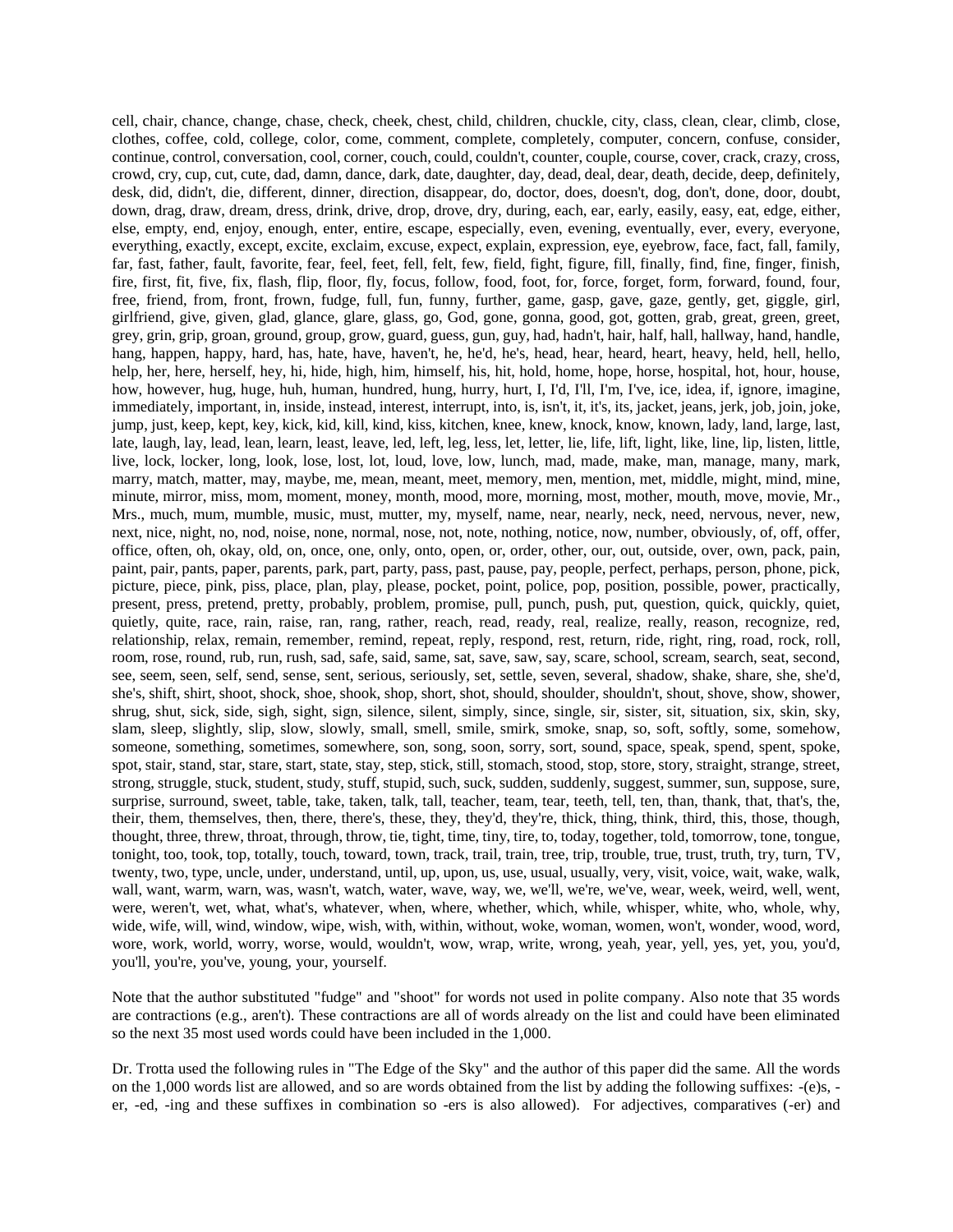superlatives (-est) can be formed from the adjective given. Adverbs can only be used if present in the list, e.g. "completely" is allowed because it appears as such in the list, but "deeply" is not allowed because only "deep" appears on the list. Possessive forms are allowed, as well. So are names of people but not names of places. (ref. 6)

# The Terms of MIL-STD-882E

Military Standard 882 (MIL-STD-882) (ref. 7) has been a principal source for systems safety practice since it was first published on July 15, 1969. The latest version, MIL-STD-882E, was published on May 11, 2012. It currently has 49 terms defined in the standard which the author of this paper grouped these into three categories. The first, called the fundamental system safety terms (Table 1) are those terms that are basic to system safety. The second, derived system safety terms (Table 2) are those that spring from applying system safety principles to specific aspects of systems. Finally, the third category are system engineering and acquisition terms (Table 3) which are useful in applying system safety concepts.

In order to rewrite the terms and definitions of MIL-STD-882E using the ten hundred words one needs to become reasonably familiar with the ten hundred words. One way is to determine which words are nouns, which are verbs and which are other parts of speech (adjective, adverb, pronoun, preposition, conjunction, or interjection). Another exercise which was helpful was to take the existing terms and definitions of MIL-STD-882E and extract a full list of the words used. This turns out to be 441 words. Of those, 104 words are on the list of ten hundred words and 337 words are not. Of the 104 words, the following might prove useful for defining system safety using the ten hundred words: accept, approach, cause, change, computer, control, death, expression, fault, field, fix, high, human, known, life, low, plan, serious, state, team, track, train.

But finally one must simply just attempt to rewrite the terms and definitions. Finding the simpler terms involves looking up some of the words of the existing 882 definition to see what simpler words define that term . For example, the 882E term "Software control category" is defined using the term "autonomy." That term is defined on Merriam Webster.com as "the state of existing or acting separately from others." "Acting separately from others" with just a little thought became "being able to act alone" in the ten-hundred-words definition. Obviously, many of the MIL-STD-882E terms are defined using other terms so once these have been simplified, the terms defined by them can then easily be redefined into the ten-hundred-words convention.

Additional help is available online to check whether a block of text complies with the ten hundred words. One tool is the Up-Goer Five text editor (ref. 8). It only tells you if the full collection of words, as a whole, is or is not compliant. The Up-Goer Six text editor (ref. 9) is better because it shows by a color code of varying shades, which specific words are non-compliant and when you click on a specific word it shows that word is "number x in the list of most common words."

The output of the author's effort is shown in Tables 1, 2 and 3. The MIL-STD-882E term and definition is listed first in gray immediately followed by the ten-hundred-word term and definition that means the same thing.

| <b>Source</b>  | <b>Term</b>         | <b>Definition</b>                                                                                                                                                                                                                                                                                 |
|----------------|---------------------|---------------------------------------------------------------------------------------------------------------------------------------------------------------------------------------------------------------------------------------------------------------------------------------------------|
| 882            | Hazard              | A real or potential condition that could lead to an unplanned event or series of<br>events (i.e. mishap) resulting in death, injury, occupational illness, damage to<br>or loss of equipment or property, or damage to the environment.                                                           |
| 1,000<br>Words | Possible Hurt       | A real or possible state that can lead to one thing that happens or things that<br>happen one after another that cause death or hurt to a person or thing or the<br>world around us, or lost stuff.                                                                                               |
| 882            | Mishap              | An event or series of events resulting in unintentional death, injury,<br>occupational illness, damage to or loss of equipment or property, or damage to<br>the environment. For the purposes of this Standard, the term "mishap" includes<br>negative environmental impacts from planned events. |
| 1,000<br>Words | <b>Bad Surprise</b> | One thing that happens or things that happen one after another that cause<br>death, or hurt to a person or thing or the world around us, or lost stuff.                                                                                                                                           |

|  |  |  |  |  | Table 1 -- Category 1, Fundamental System Safety Terms |
|--|--|--|--|--|--------------------------------------------------------|
|--|--|--|--|--|--------------------------------------------------------|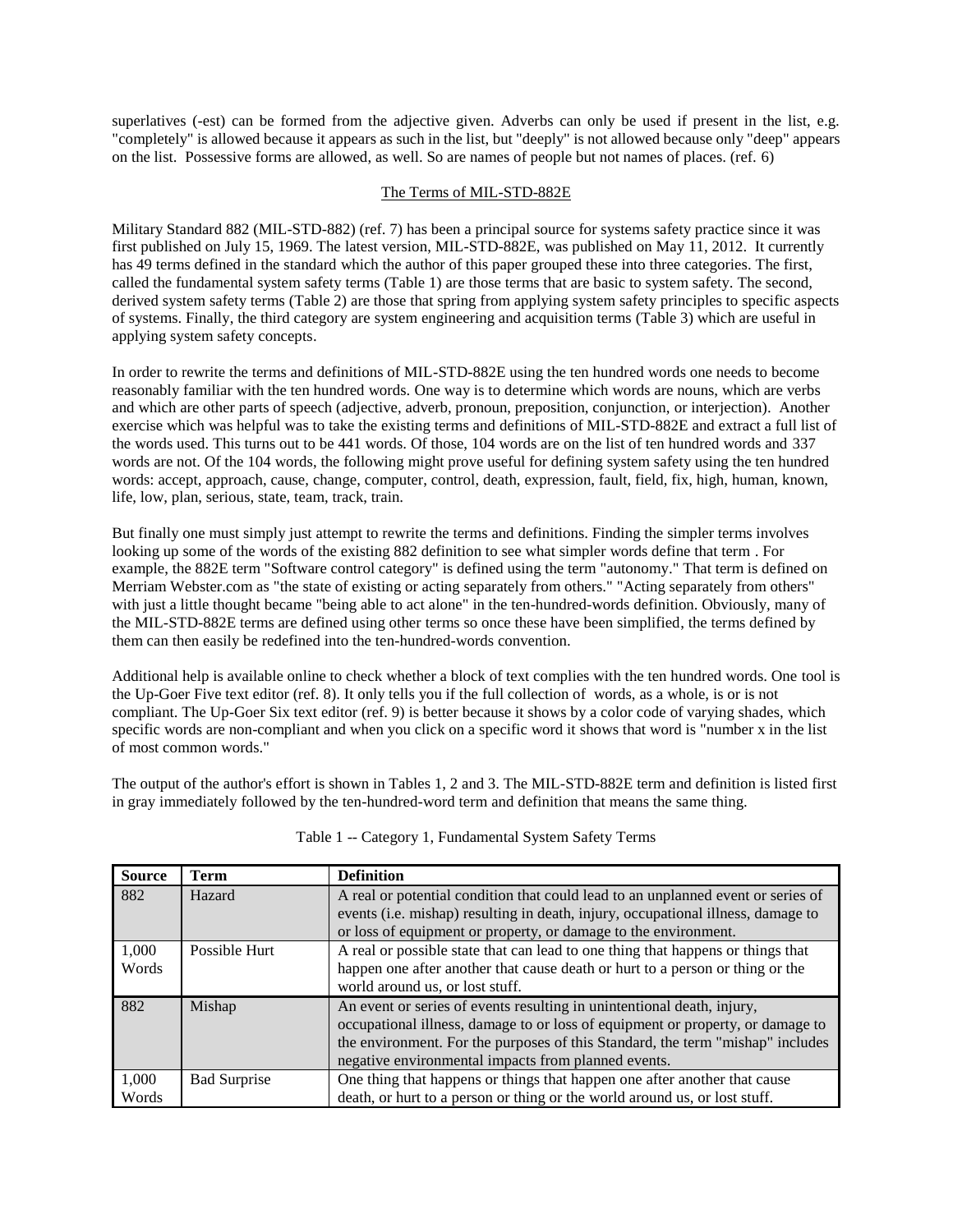| <b>Source</b>  | <b>Term</b>                        | <b>Definition</b>                                                                                                                                                                                                                                                                                                                                                                                                                                                             |
|----------------|------------------------------------|-------------------------------------------------------------------------------------------------------------------------------------------------------------------------------------------------------------------------------------------------------------------------------------------------------------------------------------------------------------------------------------------------------------------------------------------------------------------------------|
| 882            | Mitigation measure                 | Action required to eliminate the hazard or when a hazard cannot be eliminated,<br>reduce the associated risk by lessening the severity of the resulting mishap or                                                                                                                                                                                                                                                                                                             |
|                |                                    | lowering the likelihood that a mishap will occur.                                                                                                                                                                                                                                                                                                                                                                                                                             |
| 1,000<br>Words | Hurt Less Act                      | Act that causes the possible hurt to go away or if it can't go away, to make it<br>hurt less or less often.                                                                                                                                                                                                                                                                                                                                                                   |
| 882            | Probability                        | An expression of the likelihood of occurrence of a mishap.                                                                                                                                                                                                                                                                                                                                                                                                                    |
| 1,000<br>Words | <b>How Possible</b>                | An expression of how often a hurt can happen                                                                                                                                                                                                                                                                                                                                                                                                                                  |
| 882            | <b>Risk</b>                        | A combination of the severity of the mishap and the probability that the<br>mishap will occur.                                                                                                                                                                                                                                                                                                                                                                                |
| 1,000<br>Words | <b>Expected Losing</b>             | How much we can expect to lose from bad surprises when we use our part-<br>group. The hurt together with how possible the hurt is.                                                                                                                                                                                                                                                                                                                                            |
| 882            | Risk level                         | The characterization of risk as either High, Serious, Medium, or Low.                                                                                                                                                                                                                                                                                                                                                                                                         |
| 1,000<br>Words | How Much<br><b>Expected Losing</b> | Stating expected losing as either High, Serious, Middle or Low.                                                                                                                                                                                                                                                                                                                                                                                                               |
| 882            | Safety                             | Freedom from conditions that can cause death, injury, occupational illness,<br>damage to or loss of equipment or property, or damage to the environment.                                                                                                                                                                                                                                                                                                                      |
| 1,000<br>Words | Safe                               | Free from being hurt or killed or hurting or losing stuff, or hurting the world<br>around us.                                                                                                                                                                                                                                                                                                                                                                                 |
| 882            | Severity                           | The magnitude of potential consequences of a mishap to include: death, injury,<br>occupational illness, damage to or loss of equipment or property, damage to<br>the environment, or monetary loss.                                                                                                                                                                                                                                                                           |
| 1,000<br>Words | Hurt                               | How much possible hurt comes from a bad surprise.                                                                                                                                                                                                                                                                                                                                                                                                                             |
| 882            | Software                           | A combination of associated computer instructions and computer data that<br>enable a computer to perform computational or control functions. Software<br>includes computer programs, procedures, rules, and any associated<br>documentation pertaining to the operation of a computer system. Software<br>includes new development, complex programmable logic devices (firmware),<br>NDI, COTS, GOTS, re-used, GFE, and Government-developed software used<br>in the system. |
| 1,000<br>Words | Soft words                         | That which a computer reads to do its job                                                                                                                                                                                                                                                                                                                                                                                                                                     |
| 882            | System                             | The organization of hardware, software, material, facilities, personnel, data,<br>and services needed to perform a designated function within a stated<br>environment with specified results.                                                                                                                                                                                                                                                                                 |
| 1,000<br>Words | Part-group                         | The group of parts, people, jobs, soft words, places, stuff, and helps needed to<br>do a picked job within a said part of the world with picked out comes.                                                                                                                                                                                                                                                                                                                    |
| 882            | System safety                      | The application of engineering and management principles, criteria, and<br>techniques to achieve acceptable risk within the constraints of operational<br>effectiveness and suitability, time, and cost throughout all phases of the system<br>life-cycle.                                                                                                                                                                                                                    |
| 1,000<br>Words | Safe part-groups                   | Using the knowing of how to use the facts about the world around us to build<br>part-groups and how to manage the building of part-groups to get expected<br>hurt that managers can accept within the stops of how well it does its job, time,<br>and money throughout the part-groups entire life.                                                                                                                                                                           |
| 882            | System safety<br>engineering       | An engineering discipline that employs specialized knowledge and skills in<br>applying scientific and engineering principles, criteria, and techniques to<br>identify hazards and then to eliminate the hazards or reduce the associated<br>risks when the hazards cannot be eliminated.                                                                                                                                                                                      |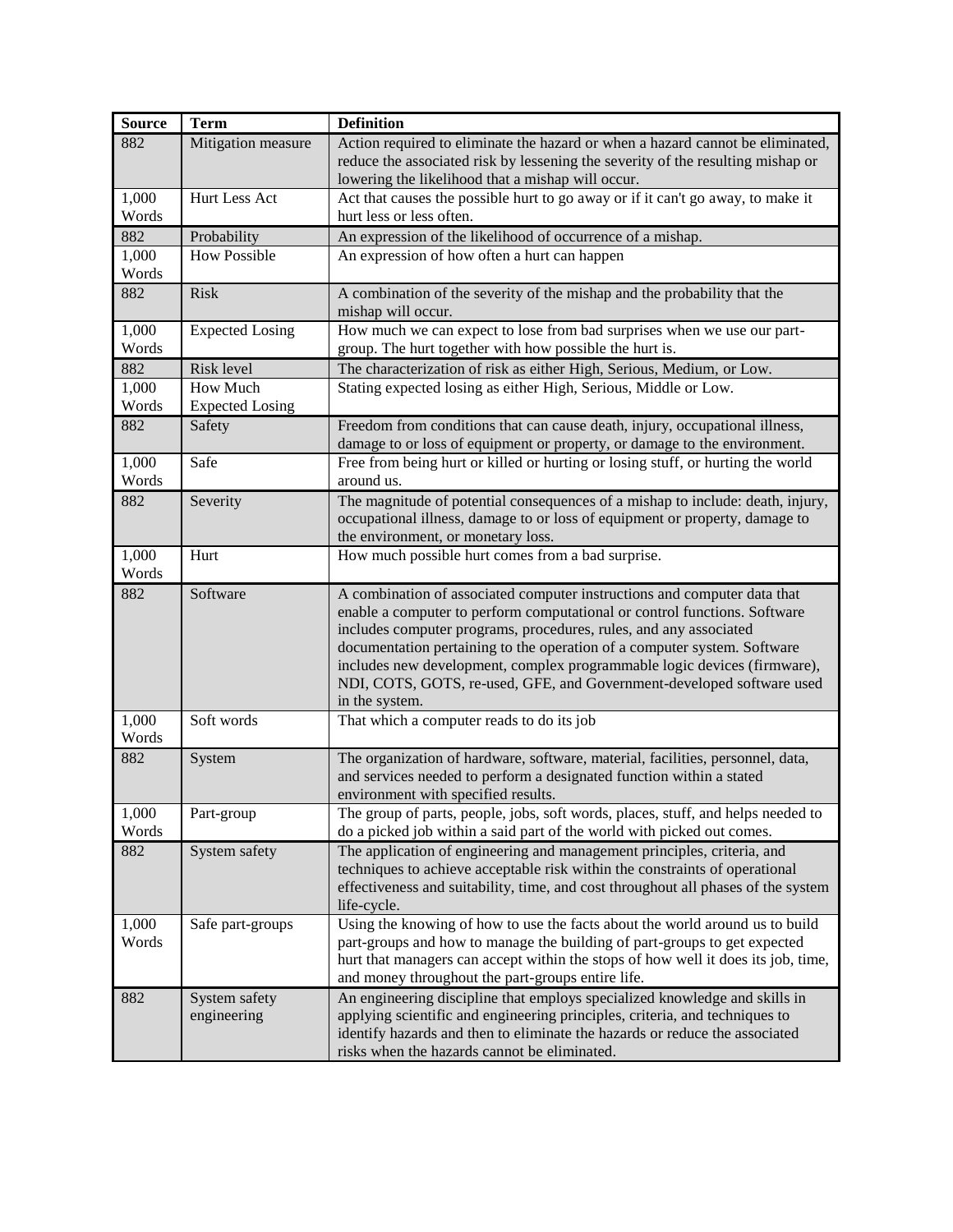| <b>Source</b>  | <b>Term</b>                  | <b>Definition</b>                                                                                                                                                                                                                                                                  |
|----------------|------------------------------|------------------------------------------------------------------------------------------------------------------------------------------------------------------------------------------------------------------------------------------------------------------------------------|
| 1,000<br>Words | Safe part-groups<br>building | Using the special knowing of how to use the facts about the world around us to<br>build part-groups to get expected losing that managers can accept within the<br>stops of how well it does its job, time, and money throughout the part-groups<br>entire life.                    |
| 882            | System safety<br>management  | All plans and actions taken to identify hazards; assess and mitigate associated<br>risks; and track, control, accept, and document risks encountered in the design,<br>development, test, acquisition, use, and disposal of systems, subsystems,<br>equipment, and infrastructure. |
| 1,000<br>Words | Safe part-groups<br>managing | Managing the building of part-groups to get expected losing that managers can<br>accept within the stops of how well it does its job, time, and money throughout<br>the part-groups entire life.                                                                                   |

| <b>Source</b>  | <b>Term</b>                   | <b>Definition</b>                                                                                                                                                                                                                                                                                                                                                                                                                                     |
|----------------|-------------------------------|-------------------------------------------------------------------------------------------------------------------------------------------------------------------------------------------------------------------------------------------------------------------------------------------------------------------------------------------------------------------------------------------------------------------------------------------------------|
| 882            | <b>Acceptable Risk</b>        | Risk that the appropriate acceptance authority (as defined in DoDI 5000.02) is<br>willing to accept without additional mitigation.                                                                                                                                                                                                                                                                                                                    |
| 1,000          | Take-it expected              | Expected losing the Big Job Manager can live with.                                                                                                                                                                                                                                                                                                                                                                                                    |
| Words          | losing                        |                                                                                                                                                                                                                                                                                                                                                                                                                                                       |
| 882            | Causal factor                 | One or several mechanisms that trigger the hazard that may result in a mishap.                                                                                                                                                                                                                                                                                                                                                                        |
| 1,000          | Cause                         | Thing that makes a bad surprise happen                                                                                                                                                                                                                                                                                                                                                                                                                |
| Words          |                               |                                                                                                                                                                                                                                                                                                                                                                                                                                                       |
| 882            | Event risk                    | The risk associated with a hazard as it applies to a specified hardware/software<br>configuration during an event. Typical events include Developmental<br>Testing/Operational Testing (DT/OT), demonstrations, fielding, post-fielding<br>tests.                                                                                                                                                                                                     |
| 1,000<br>Words | Test possible losing          | Expected losing from a test or another thing that happens.                                                                                                                                                                                                                                                                                                                                                                                            |
| 882            | Initial risk                  | The first assessment of the potential risk of an identified hazard. Initial risk<br>establishes a fixed baseline for the hazard.                                                                                                                                                                                                                                                                                                                      |
| 1,000<br>Words | First idea expected<br>losing | The first idea of the expected losing of a known possible hurt.                                                                                                                                                                                                                                                                                                                                                                                       |
| 882            | Level of rigor                | A specification of the depth and breadth of software analysis and verification<br>activities necessary to provide a sufficient level of confidence that a safety-<br>critical or safety-related software function will perform as required.                                                                                                                                                                                                           |
| 1,000<br>Words | How much trying               | Stating how much soft words study and checking must be done to give<br>managers and builders a good feeling that the soft words will do the job that's<br>needed.                                                                                                                                                                                                                                                                                     |
| 882            | Safety-critical               | A term applied to a condition, event, operation, process, or item whose mishap<br>severity consequence is either Catastrophic or Critical (e.g., safety-critical<br>function, safety-critical path, and safety-critical component).                                                                                                                                                                                                                   |
| 1,000<br>Words | Safe-very-serious             | A word for a state, thing that happens, job steps, or thing whose hurting causes<br>death or serious hurt or serious stuff lost.                                                                                                                                                                                                                                                                                                                      |
| 882            | Safety-critical<br>function   | A function whose failure to operate or incorrect operation will directly result<br>in a mishap of either Catastrophic or Critical severity.                                                                                                                                                                                                                                                                                                           |
| 1,000          | Safe-very-serious             | A job that a part does that study shows can cause a bad surprise with hurt to                                                                                                                                                                                                                                                                                                                                                                         |
| Words          | job                           | the point of death or serious hurt or serious stuff lost.                                                                                                                                                                                                                                                                                                                                                                                             |
| 882            | Safety-critical item          | A hardware or software item that has been determined through analysis to<br>potentially contribute to a hazard with Catastrophic or Critical mishap<br>potential, or that may be implemented to mitigate a hazard with Catastrophic<br>or Critical mishap potential. The definition of the term "safety-critical item" in<br>this Standard is independent of the definition of the term "critical safety item"<br>in Public Laws 108-136 and 109-364. |

Table 2 -- Category 2 Derived System Safety Terms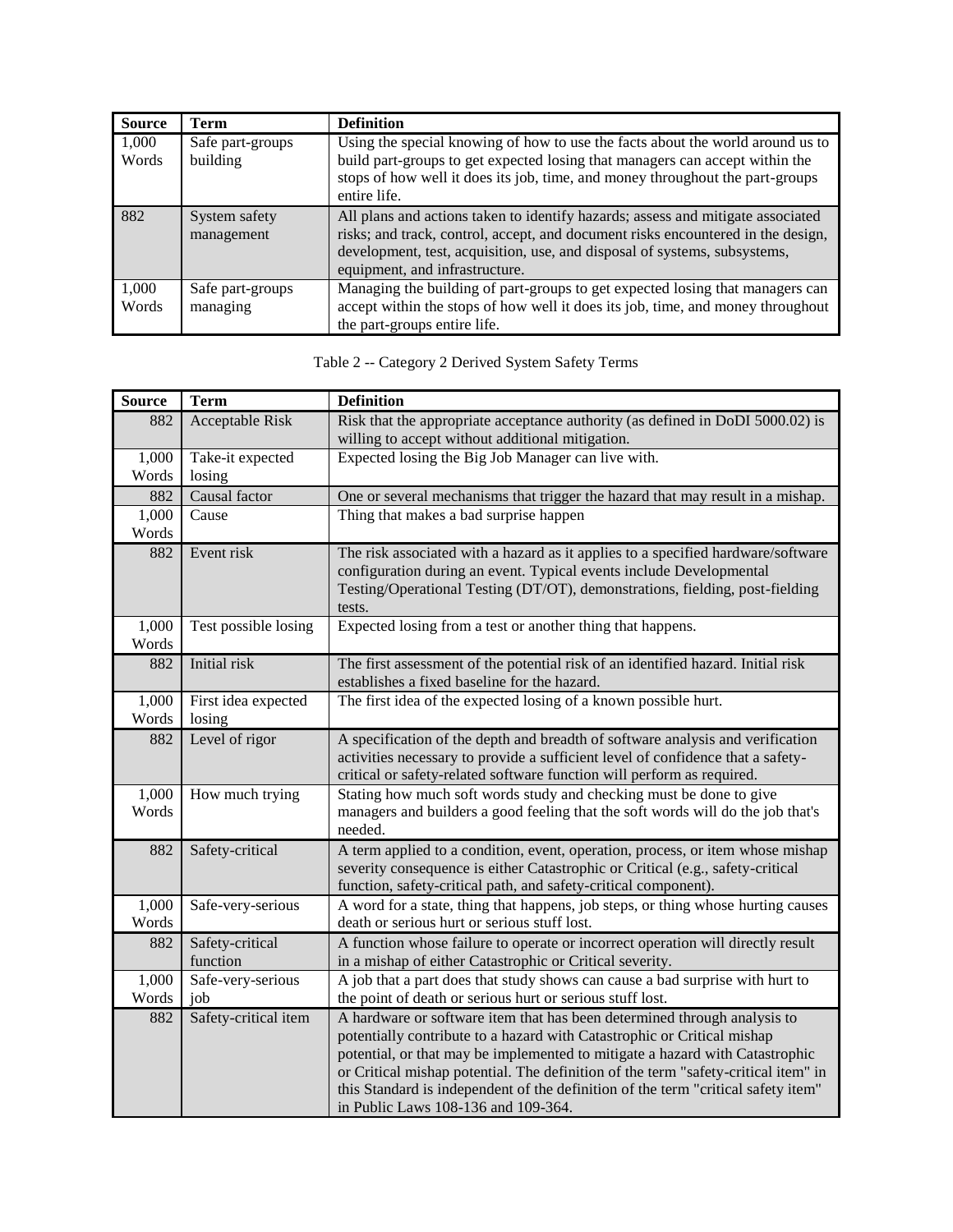| <b>Source</b>  | <b>Term</b>                  | <b>Definition</b>                                                                                                                                                                                 |
|----------------|------------------------------|---------------------------------------------------------------------------------------------------------------------------------------------------------------------------------------------------|
| 1,000          | Safe-very-serious            | A hard thing or soft words thing that study shows can cause a bad surprise                                                                                                                        |
| Words          | thing                        | with hurt to the point of death or serious hurt or serious stuff lost.                                                                                                                            |
| 882            | Safety-related               | A term applied to a condition, event, operation, process, or item whose mishap<br>severity consequence is either Marginal or Negligible.                                                          |
| 1,000<br>Words | Safe-serious                 | A word for a state, thing that happens, job steps, or thing whose hurting causes<br>less serious hurt or less serious stuff lost.                                                                 |
| 882            | Safety-significant           | A term applied to a condition, event, operation, process, or item that is<br>identified as either safety-critical or safety-related.                                                              |
| 1,000<br>Words | Safe-important               | A word for a state, thing that happens, job steps, or thing who is Safe Very<br>Serious or Safe Serious.                                                                                          |
| 882            | Software control<br>category | An assignment of the degree of autonomy, command and control authority,<br>and redundant fault tolerance of a software function in context with its system<br>behavior.                           |
| 1,000<br>Words | Soft words control<br>name   | Setting how much being able to act alone, the power to decide what to do, and<br>having more than one way to deal with faults for a soft word job keeping in<br>mind the way the part-group acts. |
| 882            | Software system<br>safety    | The application of system safety principles to software.                                                                                                                                          |
| 1,000<br>Words | Safe Soft Words              | Safe part-group known facts for soft words                                                                                                                                                        |
| 882            | Target risk                  | The projected risk level the PM plans to achieve by implementing mitigation                                                                                                                       |
|                |                              | measures consistent with the design order of precedence described in 4.3.4.                                                                                                                       |
| 1,000          | Wanted expected              | Expected losing the part-group manager wants to have                                                                                                                                              |
| Words          | losing                       |                                                                                                                                                                                                   |

# Table 3 -- Category 3, System Engineering and Acquisition Terms

| <b>Source</b>  | <b>Term</b>                  | <b>Definition</b>                                                                                                                                                                                                                                           |
|----------------|------------------------------|-------------------------------------------------------------------------------------------------------------------------------------------------------------------------------------------------------------------------------------------------------------|
| 882            | Acquisition program          | A directed, funded effort that provides a new, improved, or continuing<br>materiel, weapon, or information system or service capability in response to an<br>approved need.                                                                                 |
| 1,000<br>Words | Get-it big job               | A big job with direction and money that gets new, better, or the same old stuff,<br>attack thing, or computer part-group or help because someone proved they<br>needed it.                                                                                  |
| 882            | Commercial-off-the-<br>shelf | Commercial items that require no unique Government modifications or<br>maintenance over the life-cycle of the product to meet the needs of the<br>procuring agency.                                                                                         |
| 1,000<br>Words | Business-bought-<br>stuff    | Things businesses already have that do not need changes made for The Man.                                                                                                                                                                                   |
| 882            | Contractor                   | An entity in private industry that enters into contracts with the Government to<br>provide goods or services. In this Standard, the word also applies to<br>Government-operated activities that develop or perform work on acquisition<br>defense programs. |
| 1,000<br>Words | The Business                 | A group of people looking to make money that agrees with the Man to give<br>him stuff or work.                                                                                                                                                              |
| 882            | Environmental<br>impact      | An adverse change to the environment wholly or partially caused by the<br>system or its use.                                                                                                                                                                |
| 1,000<br>Words | World Hurt                   | Hurt to the world around us from using our part-group.                                                                                                                                                                                                      |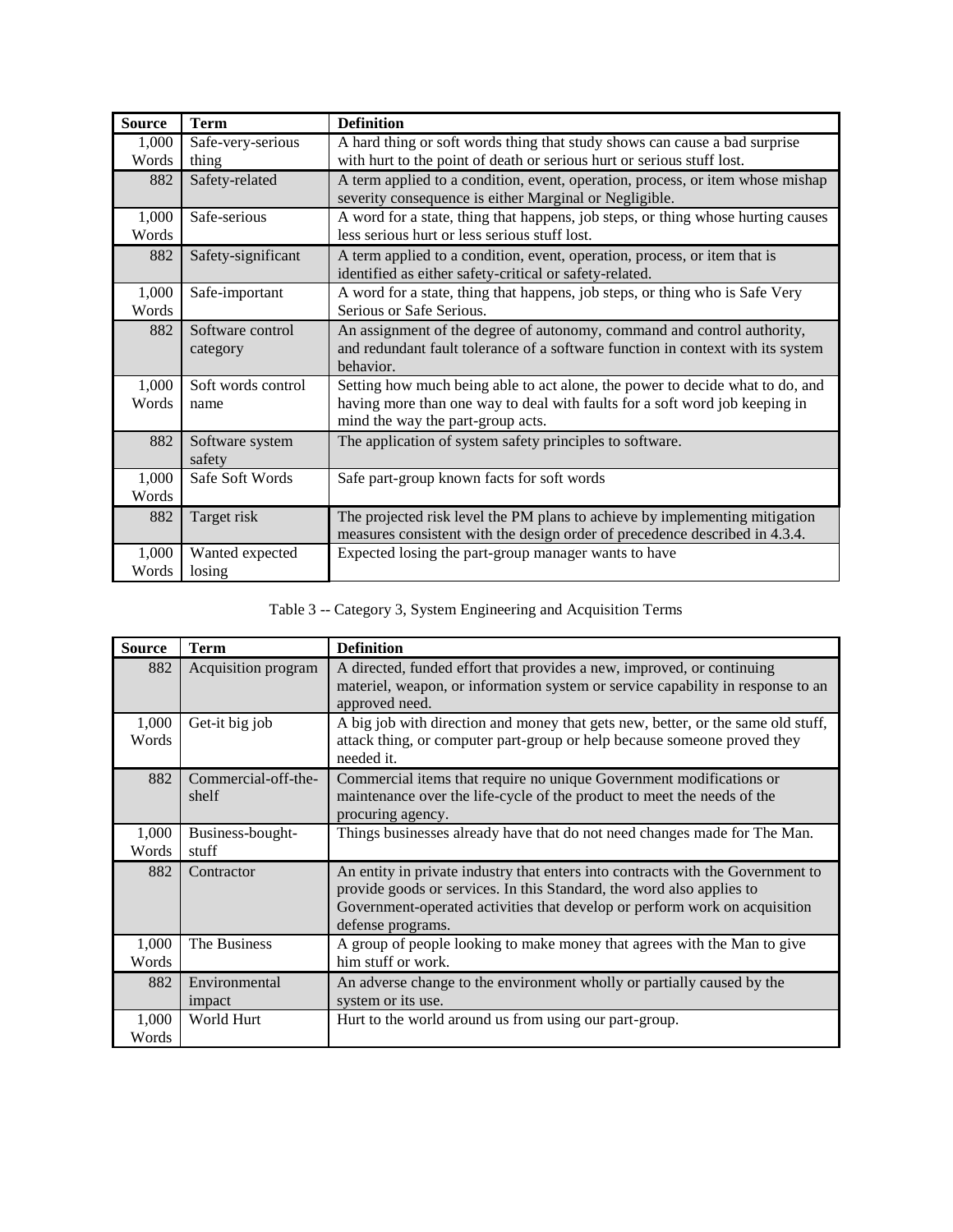| <b>Source</b>  | <b>Term</b>              | <b>Definition</b>                                                                                                                                        |
|----------------|--------------------------|----------------------------------------------------------------------------------------------------------------------------------------------------------|
| 882            | <b>ESOH</b>              | An acronym that refers to the combination of disciplines that encompass the                                                                              |
|                |                          | processes and approaches for addressing laws, regulations, Executive Orders                                                                              |
|                |                          | (EO), DoD policies, environmental compliance, and hazards associated with                                                                                |
|                |                          | environmental impacts, system safety (e.g., platforms, systems, system-of-                                                                               |
|                |                          | systems, weapons, explosives, software, ordnance, combat systems),                                                                                       |
|                |                          | occupational safety and health, hazardous materials management, and                                                                                      |
|                |                          | pollution prevention.                                                                                                                                    |
| 1,000<br>Words | <b>ESOH</b>              | Four letters that stand for saving the world around us from hurt (E), staying                                                                            |
| 882            | Fielding                 | safe (S), and not letting people get sick from work (OH).<br>Placing the system into operational use with units in the field or fleet.                   |
| 1,000          | Fielding                 | Placing the part-group into use by users in the field or on the waves.                                                                                   |
| Words          |                          |                                                                                                                                                          |
| 882            | Firmware                 | The combination of a hardware device and computer instructions or computer                                                                               |
|                |                          | data that reside as read-only software on the hardware device. The software                                                                              |
|                |                          | cannot be readily modified under program control.                                                                                                        |
| 1,000          | Read-Only Words          | Soft words and facts that are read-only on a hard thing and cannot be easily                                                                             |
| Words          |                          | changed.                                                                                                                                                 |
| 882            | Government-              | Property in the possession of or acquired directly by the Government, and                                                                                |
|                | furnished equipment      | subsequently delivered to or otherwise made available to the contractor for                                                                              |
|                |                          | use.                                                                                                                                                     |
| 1,000          | Stuff-the-man-gives      | Stuff the Man owns or will get he will give the Business to use                                                                                          |
| Words          |                          |                                                                                                                                                          |
| 882            | Government-              | Information in the possession of or acquired directly by the Government, and                                                                             |
|                | furnished<br>information | subsequently delivered to or otherwise made available to the contractor for                                                                              |
|                |                          | use. Government furnished information may include items such as lessons<br>learned from similar systems or other data that may not normally be available |
|                |                          | to non-Government agencies.                                                                                                                              |
| 1,000          | Facts-the-Man-gives      | Facts the Man owns or will get that he will give to a Business to use to build a                                                                         |
| Words          |                          | part-group. Facts the Man gives may be facts learned from building part-                                                                                 |
|                |                          | groups like the one being built or facts a business usually does not have.                                                                               |
| 882            | Government-off-the-      | Hardware or software developed, produced, or owned by a government agency                                                                                |
|                | shelf                    | that requires no unique modification over the life-cycle of the product to meet                                                                          |
|                |                          | the needs of the procuring agency.                                                                                                                       |
| 1,000          | The Man's stuff          | Hard things or soft words built, made or owned by The Man that needs no                                                                                  |
| Words          |                          | changes over the entire life of that thing to meet the needs of the Man.                                                                                 |
| 882            | Hazardous material       | Any item or substance that, due to its chemical, physical, toxicological, or                                                                             |
|                |                          | biological nature, could cause harm to people, equipment, or the environment.                                                                            |
| 1,000          | <b>Bad stuff</b>         | Any thing or stuff that, because of its nature, could cause hurt to people, work                                                                         |
| Words          |                          | things, or the world around us.                                                                                                                          |
| 882            | Human systems            | The integrated and comprehensive analysis, design, assessment of                                                                                         |
|                | integration              | requirements, concepts, and resources for system manpower, personnel,                                                                                    |
|                |                          | training, safety and occupational health, habitability, personnel survivability,                                                                         |
|                |                          | and human factors engineering.                                                                                                                           |
| 1,000          | Human-part-group         | The together and complete study, building, needs study, ideas, and stuff for                                                                             |
| Words          | together building        | getting the right people, training, staying safe and not getting sick on the job,                                                                        |
|                |                          | building things people can live in, keeping people safe from attacks, and<br>building things humans can use easily.                                      |
| 882            | Life-cycle               | All phases of the system's life, including design, research, development, test                                                                           |
|                |                          | and evaluation, production, deployment (inventory), operations and support,                                                                              |
|                |                          | and disposal.                                                                                                                                            |
| 1,000          | Entire life              | All the time of a part-group's life                                                                                                                      |
| Words          |                          |                                                                                                                                                          |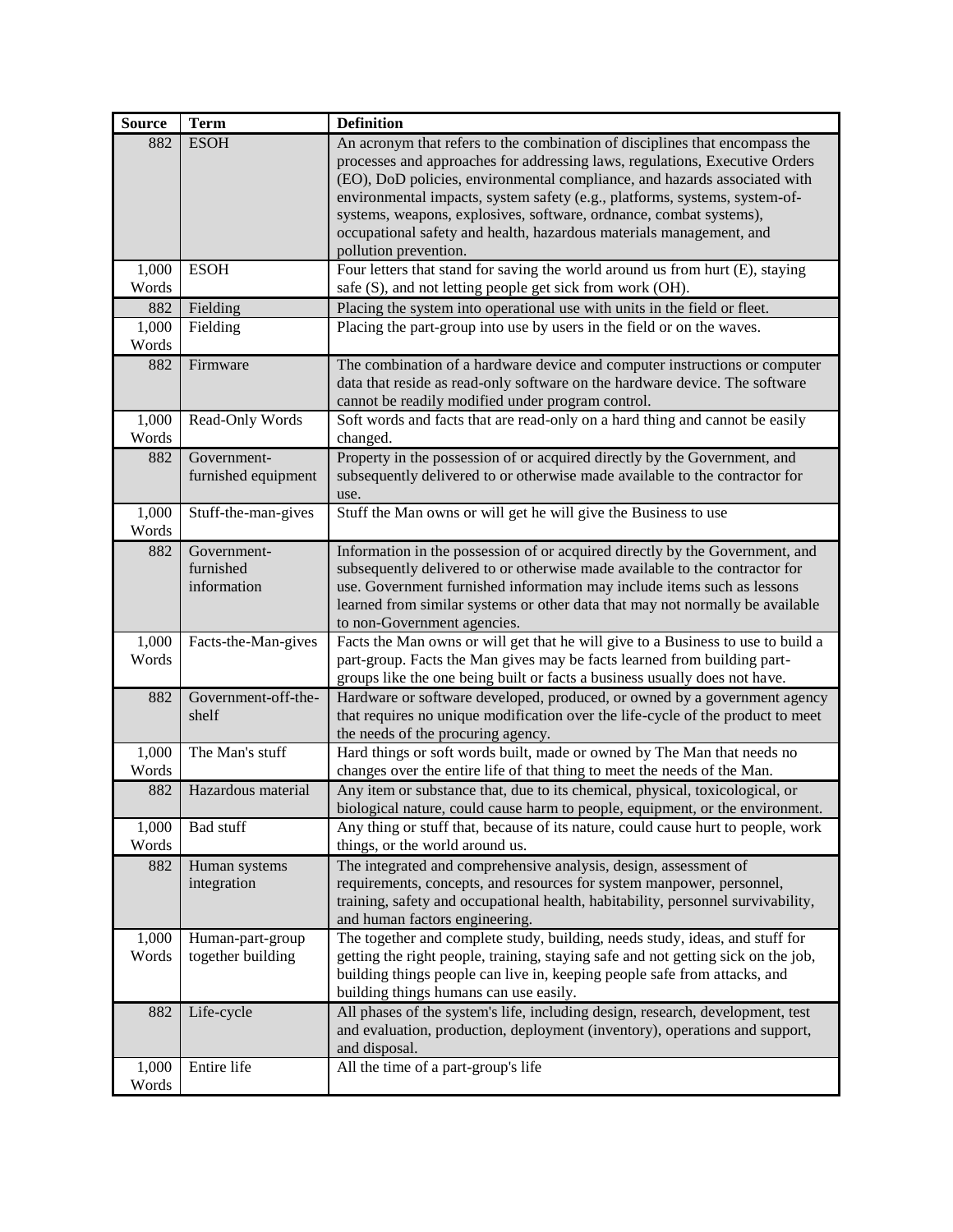| <b>Source</b>  | <b>Term</b>            | <b>Definition</b>                                                                                                                                   |
|----------------|------------------------|-----------------------------------------------------------------------------------------------------------------------------------------------------|
| 882            | Mode                   | A designated system condition or status (e.g., maintenance, test, operation,                                                                        |
|                |                        | storage, transport, and demilitarization).                                                                                                          |
| 1,000          | Job state              | A state of a part-group that goes with a job it does                                                                                                |
| Words          |                        |                                                                                                                                                     |
| 882            | <b>Monetary Loss</b>   | The summation of the estimated costs for equipment repair or replacement,                                                                           |
|                |                        | facility repair or replacement, environmental cleanup, personal injury or                                                                           |
|                |                        | illness, environmental liabilities, and should include any known fines or                                                                           |
|                |                        | penalties resulting from the projected mishap.                                                                                                      |
| 1,000          | Money losing           | All the money lost fixing or getting new things, fixing or building new                                                                             |
| Words          |                        | buildings, cleaning up the world around us, healing and losing people hurt or                                                                       |
|                |                        | sick, paying for hurt to the world around us, paying known fines because of a                                                                       |
|                |                        | known possible bad surprise.                                                                                                                        |
| 882            | Non-developmental      | Items (hardware, software, communications/ networks, etc.) that are used in                                                                         |
|                | item                   | the system development program, but are not developed as part of the                                                                                |
|                |                        | program. NDIs include, but are not limited to, COTS, GOTS, GFE, re-use                                                                              |
|                |                        | items, or previously developed items provided to the program "as is".                                                                               |
| 1,000          | Given things           | Things used for a part-group that are already ready.                                                                                                |
| Words          |                        |                                                                                                                                                     |
| 882            | Program Manager        | The designated Government individual with responsibility for and authority to                                                                       |
|                |                        | accomplish program objectives for development, production, and sustainment                                                                          |
|                |                        | of the system/product/equipment to meet the user's operational needs. The PM                                                                        |
|                |                        | is accountable for credible cost, schedule, and performance reporting to the                                                                        |
|                |                        | Milestone Decision Authority.<br>The person the Man tells to do what is needed to get a part-group together and                                     |
| 1,000<br>Words | <b>Big Job Manager</b> | gives the stuff to do it.                                                                                                                           |
| 882            | Re-use items           | Items previously developed under another program or for a separate                                                                                  |
|                |                        | application that are used in a program.                                                                                                             |
| 1,000          | Use-again things       | Things used before that can be used again.                                                                                                          |
| Words          |                        |                                                                                                                                                     |
| 882            | Software re-use        | The use of a previously developed software module or software package in a                                                                          |
|                |                        | software application for a developmental program.                                                                                                   |
| 1,000          | Soft words re-use      | Using words that are read by one computer to do its job for another computer                                                                        |
| Words          |                        | to do its job.                                                                                                                                      |
| 882            | System/subsystem       | The system-level functional and performance requirements, interfaces,                                                                               |
|                | specification          | adaptation requirements, security and privacy requirements, computer resource                                                                       |
|                |                        | requirements, design constraints (including software architecture, data                                                                             |
|                |                        | standards, and programming language), software support, precedence                                                                                  |
|                |                        | requirements, and developmental test requirements for a given system.                                                                               |
| 1,000          | Part-group needs       | A book that shows all the things a part-group must have and be able to do.                                                                          |
| Words          | book                   |                                                                                                                                                     |
| 882            | System-of-systems      | A set or arrangement of interdependent systems that are related or connected to                                                                     |
|                |                        | provide a given capability.                                                                                                                         |
| 1,000          | Part-group-of-part-    | A group of part-groups that work together to do a job                                                                                               |
| Words          | groups                 |                                                                                                                                                     |
| 882            | Systems engineering    | The overarching process that a program team applies to transition from a stated                                                                     |
|                |                        | capability to an operationally effective and suitable system. Systems                                                                               |
|                |                        | Engineering involves the application of SE processes across the acquisition                                                                         |
|                |                        | life-cycle (adapted to every phase) and is intended to be the integrating                                                                           |
|                |                        | mechanism for balanced solutions addressing capability needs, design                                                                                |
|                |                        | considerations, and constraints. SE also addresses limitations imposed by                                                                           |
|                |                        | technology, budget, and schedule. SE processes are applied early in material<br>solution analysis and continuously throughout the total life-cycle. |
|                |                        |                                                                                                                                                     |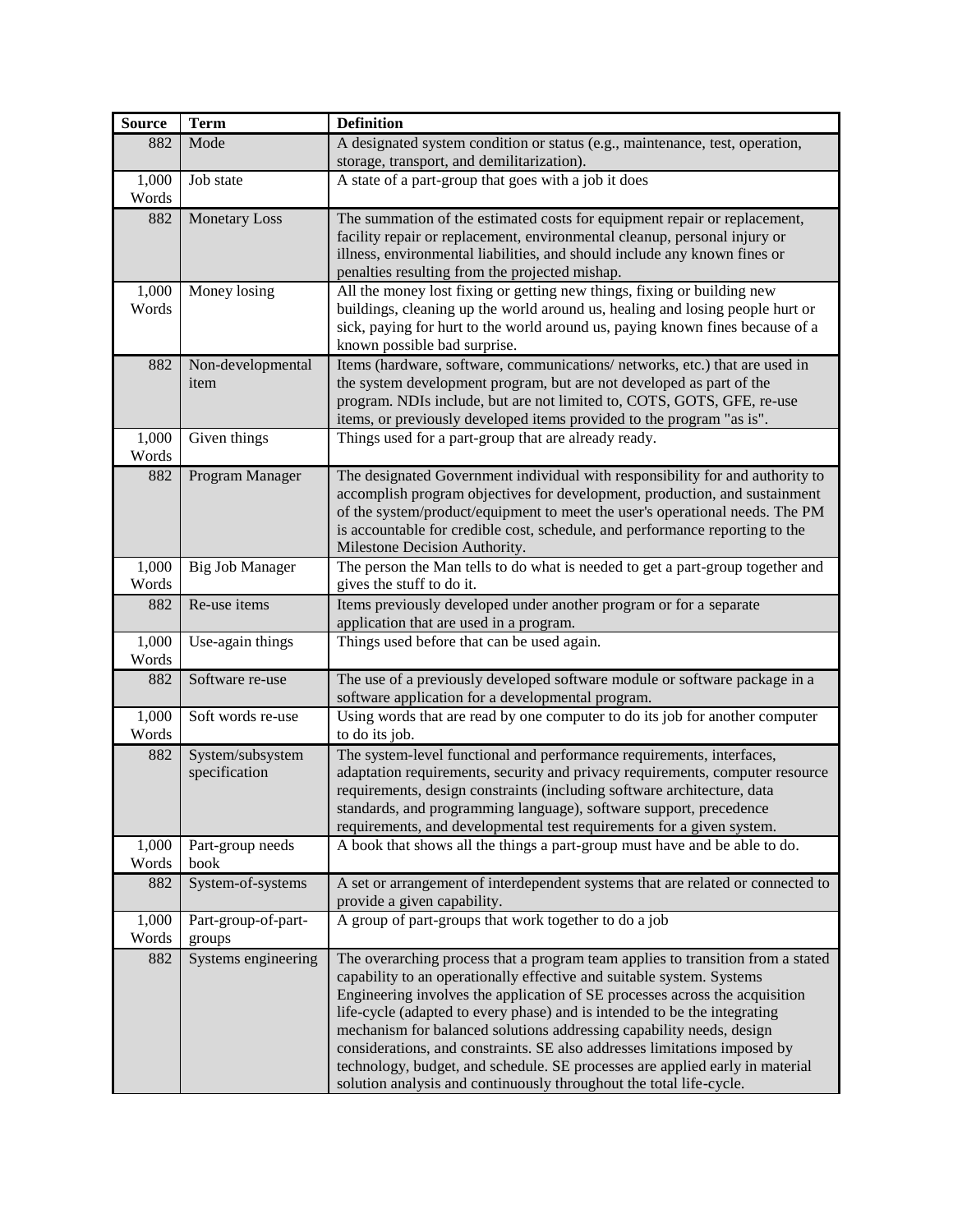| <b>Source</b> | <b>Term</b>         | <b>Definition</b>                                                                                                                                                                                                                                                                                                                                                                                                                                                                                                                       |
|---------------|---------------------|-----------------------------------------------------------------------------------------------------------------------------------------------------------------------------------------------------------------------------------------------------------------------------------------------------------------------------------------------------------------------------------------------------------------------------------------------------------------------------------------------------------------------------------------|
| 1,000         | Part-group Building | The steps that a part-group team uses to get from something we want to be                                                                                                                                                                                                                                                                                                                                                                                                                                                               |
| Words         |                     | able to do to a part-group that can actually do it.                                                                                                                                                                                                                                                                                                                                                                                                                                                                                     |
| 882           | User representative | For fielding events, a Command or agency that has been formally designated<br>in the Joint Capabilities Integration and Development System (JCIDS) process<br>to represent single or multiple users in the capabilities and acquisition process.<br>For non-fielding events, the user representative will be the Command or<br>agency responsible for the personnel, equipment, and environment exposed to<br>the risk. For all events, the user representative will be at a peer level equivalent<br>to the risk acceptance authority. |
| 1,000         | User Person         | When fielding happens, the part of The Man that he says can say whether a                                                                                                                                                                                                                                                                                                                                                                                                                                                               |
| Words         |                     | part-group is fine for users and is as important at the one who can say the                                                                                                                                                                                                                                                                                                                                                                                                                                                             |
|               |                     | expected losing of the part-group can be lived with.                                                                                                                                                                                                                                                                                                                                                                                                                                                                                    |

# Lessons Learned

The exercise of rewriting the MIL-STD-882E terms using the ten hundred words has some lessons.

Lesson 1. Complex terms can be defined using the ten hundred words. While the exercise took some effort at first, once immersed in using the ten hundred words, was as much fun as doing a crossword puzzle or a similar word game.

Lesson 2. The exercise did improve the authors understanding of the terms or improved the ability to explain it to others. The ten hundred words enabled the author to deal with system safety concepts at a more visceral level. For example thinking in terms of "hurt" instead of "damage" or "Expected losing" instead of "risk." When these terms were shared in a recent meeting of the Tennessee Valley Chapter of the International System Safety Society, one attendee stated that now he can explain to his children what he does for a living.

Lesson 3. Some MIL-STD-882E terms are overly complex and should be defined more simply. The goal should be elegance, i.e., precision, neatness, and simplicity An example is this is the term "software." Much of the 882 definition is really information that is or should be included in the text of the standard. The definition is more like a short encyclopedia article than defining a term. The ten-hundred-word definition defines the term well without all the extra verbiage.

# Conclusion

While this exercise was effective in finding ways to improve the intelligibility of our defined terms, the ten-hundredword definitions are perhaps overly simple. The vast majority of people have a vocabulary much bigger than 1,000 words including their use of the word "thousand." And while we could use the term "part-group" for "system," "system" is a better word when defined well. Perhaps the ten thousand word most used words would be a better limit to keep technical explanations from being too filled with technical jargon. Even so, the exercise of converting the terms and definitions of system safety to much simpler terms was for the author a rewarding experience because it helped to reconnect to the fundamental concepts of system safety theory that until then were taken for granted.

# References

1. Trotta, Roberto. "Technically Speaking: Simple is Hard." Accessed January 20, 2015. http://asc.army.mil/web/access-st-technically-speaking-simple-is-hard/.

2. Trotta, Roberto. "Technically Speaking: Simple is Hard." Army AT&L Magazine, January-March 2015: 94-97.

3. Trotta, Roberto. *The Edge of the Sky: All You Need to Know About the All-There-Is*. 16th ed. New York: Basic Books, 2014.

4. 1,000 words list. Accessed March 15, 2015. http://robertotrotta.com/1000-words-list/